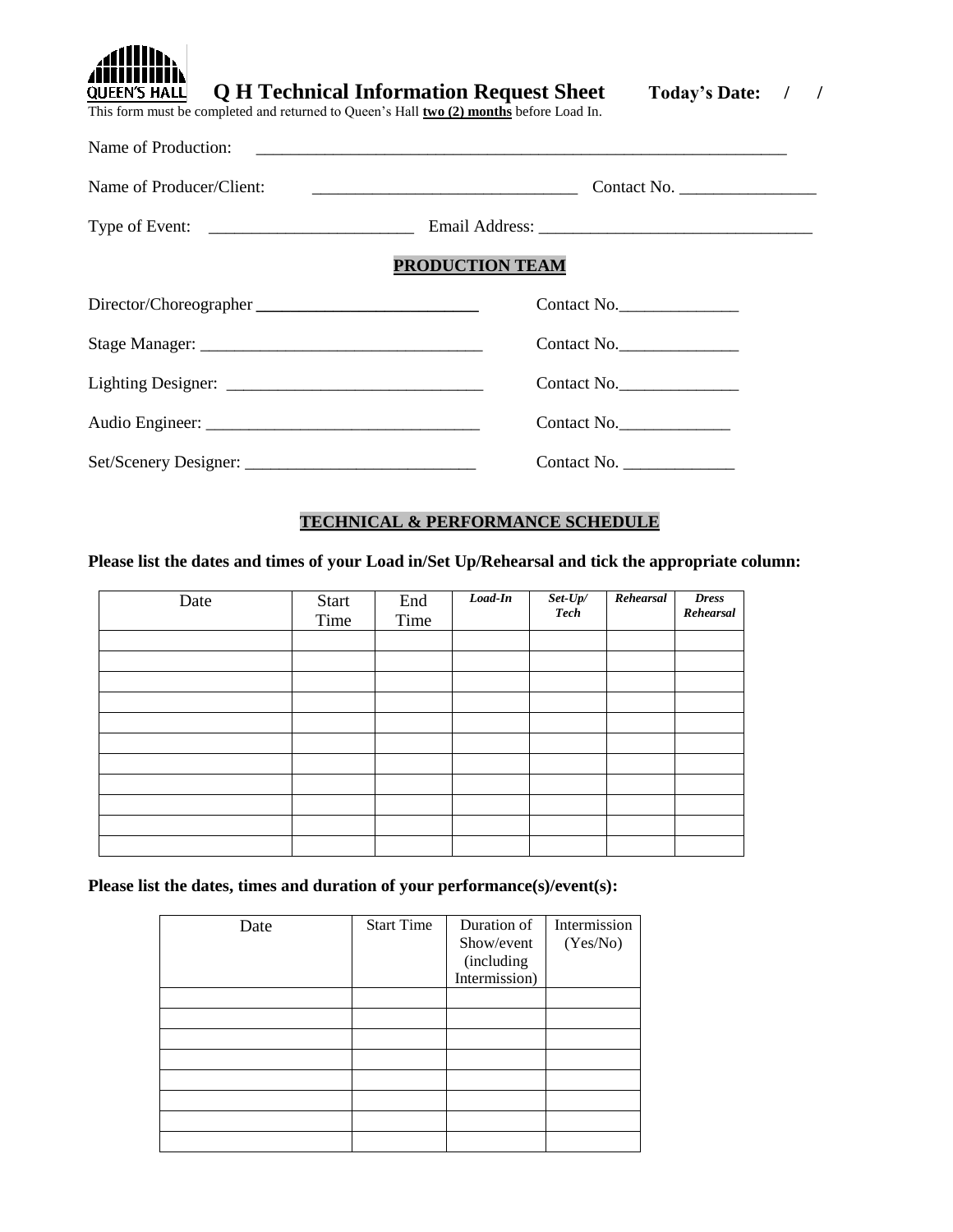# **STAGE REQUIREMENTS**

### SEATING ARRANGEMENTS

| Seating Requirements: Maximum (750) $\Box$ |                 |              |                 |                         | Minus 3 rows for Extended Stage/Orchestral Pit (710) □                     |
|--------------------------------------------|-----------------|--------------|-----------------|-------------------------|----------------------------------------------------------------------------|
| Scenic/Set Design: Basic                   | Yes $\square$   |              |                 |                         | No $\Box$ (All Black Soft Goods Set Up-Back Drops, Cloth Legs and Borders) |
| <b>Acoustic: Shells Floor</b>              | Yes $\square$   | No $\Box$    |                 | Overhead: Yes $\square$ | $\overline{N_0}$                                                           |
| <b>Storage Rooms Key Request:</b>          | Yes $\square$   | No $\square$ |                 |                         |                                                                            |
| <b>Draperies:</b>                          |                 |              |                 |                         |                                                                            |
| <b>Grand Curtain</b>                       | Yes $\square$   | No $\square$ |                 |                         |                                                                            |
| <b>Black Backdrop</b>                      | Yes $\square$   | No $\square$ |                 |                         |                                                                            |
| White Backdrop (Cyclorama)                 | Yes $\square$   | No $\square$ |                 |                         |                                                                            |
| Scrim:                                     | Black $\square$ |              | White $\square$ |                         |                                                                            |
| Cloth Legs:                                | Black $\square$ |              | White $\square$ |                         |                                                                            |
| Borders:                                   | Black           | - 1          | White $\square$ |                         |                                                                            |

# **SCENE/SET DESIGN**

# **Stage Dimensions:**

| Width: 32' with Cloth Legs                                       | Depth: 25' 10" from Main Curtain Line to Upstage Trough |
|------------------------------------------------------------------|---------------------------------------------------------|
| Width of Performance Area can be increased by folding Cloth Legs |                                                         |
| Forestage: Width: 37'                                            | Depth: $12'$ at Centre Line tapering to 9' at both ends |

| Will Scenery or Decorations be Hung on Fly Bars:<br>No $\square$<br>$Yes \sqcup$ |               |                   |                     |  |                      |                      |   |
|----------------------------------------------------------------------------------|---------------|-------------------|---------------------|--|----------------------|----------------------|---|
| #<br>#<br>List the Bars to be used with Scenery or Decorations: #                |               |                   |                     |  |                      | #                    | # |
| Will there be any Free Standing Sets or Decorations on Stage:                    |               |                   |                     |  | $Yes \Box$ No $\Box$ |                      |   |
| Plants:                                                                          | Yes $\Box$    | No $\Box$         |                     |  |                      |                      |   |
| Piano:                                                                           | Yes $\square$ | $\rm No \ \sqcup$ | Bosendorfer Grand □ |  |                      | Chang Upright $\Box$ |   |
| <b>Choral Risers:</b>                                                            | $Yes \sqcup$  | $\rm No$ $\Box$   | Number to be used:  |  |                      |                      |   |
| Platforms:                                                                       | Yes $\Box$    | No $\Box$         | Number to be used:  |  |                      |                      |   |
| Music Stands:                                                                    | Yes $\square$ | No $\square$      | Number to be used:  |  |                      |                      |   |
| Orchestra Lights:                                                                | Yes $\square$ | No $\square$      | Number to be used:  |  |                      |                      |   |
| Orchestra Chairs:                                                                | Yes $\Box$    | $No \square$      | Number to be used:  |  |                      |                      |   |
| Conductor Stand and Podium: $Yes \Box$                                           |               | $\rm No$ $\Box$   |                     |  |                      |                      |   |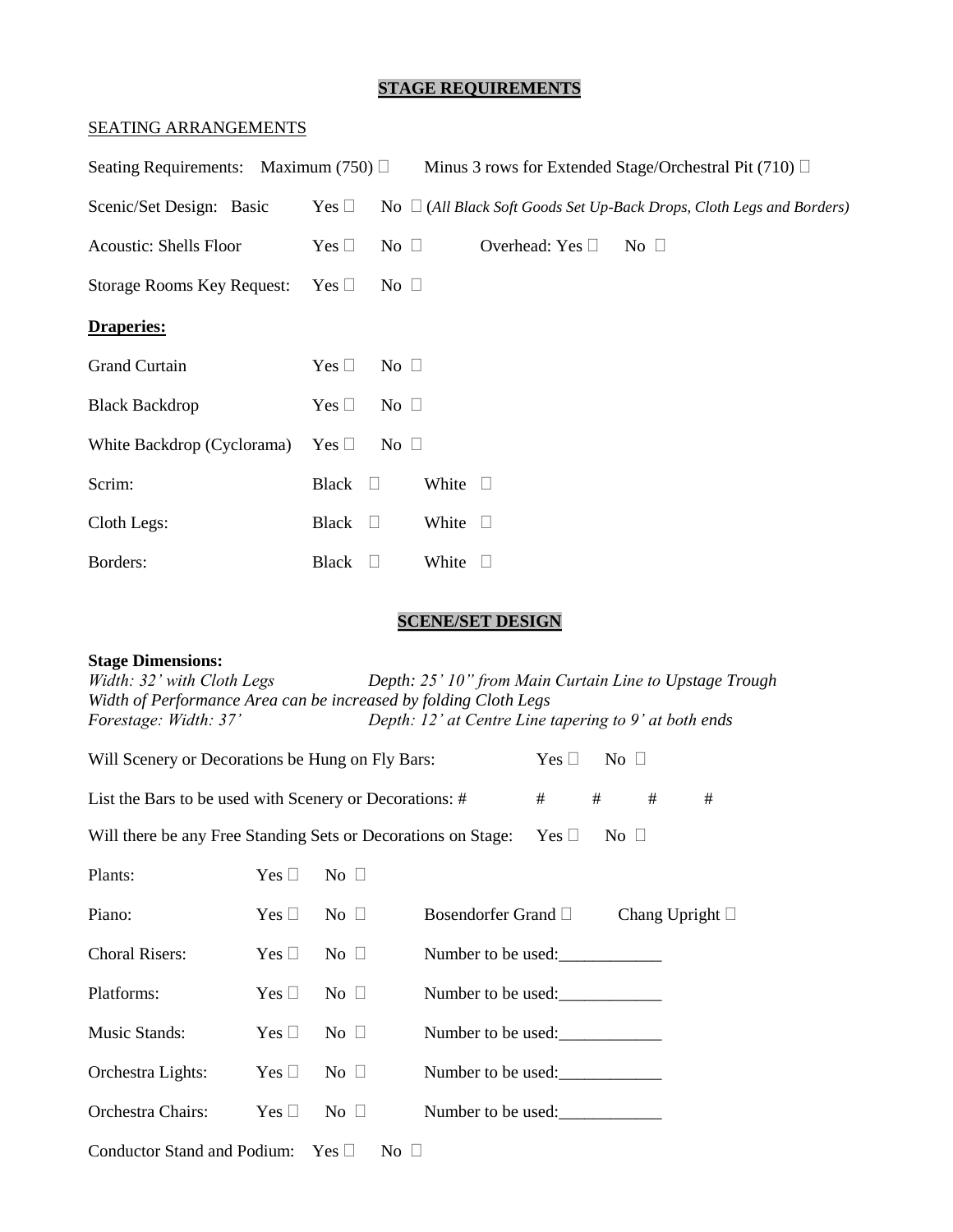| Dance Mats:               | Yes $\square$ | No $\Box$ | Colour: Black $\Box$ Grey $\Box$ |  |
|---------------------------|---------------|-----------|----------------------------------|--|
| Wheel Chair Lift:         | Yes $\Box$    | No $\Box$ |                                  |  |
| Lectern:                  | Yes $\square$ | No $\Box$ |                                  |  |
| Projector:                | Yes $\Box$    | No $\Box$ |                                  |  |
| Other Stage Requirements: |               |           |                                  |  |
|                           |               |           |                                  |  |

### **AUDIO REQUIRMENTS**

**AUDIO**: Silver (Basic Audio Pkg.) Yes  $\Box$  No  $\Box$ 

Note: The Basic Audio package is as follows:

• 6 Hard-Wire Microphones *(To be used for voices only or 1 microphone can be used on an instrument)*

\_\_\_\_\_\_\_\_\_\_\_\_\_\_\_\_\_\_\_\_\_\_\_\_\_\_\_\_\_\_\_\_\_\_\_\_\_\_\_\_\_\_\_\_\_\_\_\_\_\_\_\_\_\_\_\_\_\_\_\_\_\_\_\_\_\_\_\_\_\_\_\_\_\_\_\_\_\_\_\_\_

\_\_\_\_\_\_\_\_\_\_\_\_\_\_\_\_\_\_\_\_\_\_\_\_\_\_\_\_\_\_\_\_\_\_\_\_\_\_\_\_\_\_\_\_\_\_\_\_\_\_\_\_\_\_\_\_\_\_\_\_\_\_\_\_\_\_\_\_\_\_\_\_\_\_\_\_\_\_\_\_\_

- 4 Wireless Microphones *(Hand-held or Body Pack)*
- 4 Audio Monitors ; Play Back CD

NB: If the audio requirements are outside the basic package, an **Audio Engineer** must be hired by the producer to run the audio aspects of the event.

BAND: Yes  $\Box$  No  $\Box$  *(Once there is a band a Technical Rider must be provided)* 

\_\_\_\_\_\_\_\_\_\_\_\_\_\_\_\_\_\_\_\_\_\_\_\_\_\_\_\_\_\_\_\_\_\_\_\_\_\_\_\_\_\_\_\_\_\_\_\_\_\_\_\_\_\_\_\_\_\_\_\_\_\_\_\_\_\_\_\_\_\_\_\_\_\_\_\_\_\_\_\_\_

\_\_\_\_\_\_\_\_\_\_\_\_\_\_\_\_\_\_\_\_\_\_\_\_\_\_\_\_\_\_\_\_\_\_\_\_\_\_\_\_\_\_\_\_\_\_\_\_\_\_\_\_\_\_\_\_\_\_\_\_\_\_\_\_\_\_\_\_\_\_\_\_\_\_\_\_\_\_\_\_\_

List in detail the setup that the audio aspects of your production will require:

| <b>PROJECTOR:</b> | $Yes \perp$<br>$\overline{N_{O}}$                                                                                                                                                                       |
|-------------------|---------------------------------------------------------------------------------------------------------------------------------------------------------------------------------------------------------|
| Picture Format:   | $\Box$ (Images must be in <b>JPEG</b> format) Motion Picture: $\Box$ (Must be a <b>DVD</b> format)                                                                                                      |
| <b>RECORDING:</b> | Yes $\Box$<br>$\rm No$ $\Box$<br>Type: Video $\square$<br>Audio                                                                                                                                         |
| Purpose of Video: | Archival $\Box$<br>Promotional<br>Commercial    <br>$\Box$                                                                                                                                              |
|                   | A letter addressed to the General Manager stating the type and purpose of your recording will be required before the production.<br>The letter should also state who is authorised to record the event. |

#### **Live Media Coverage:**

For video recordings, state the number of cameras: